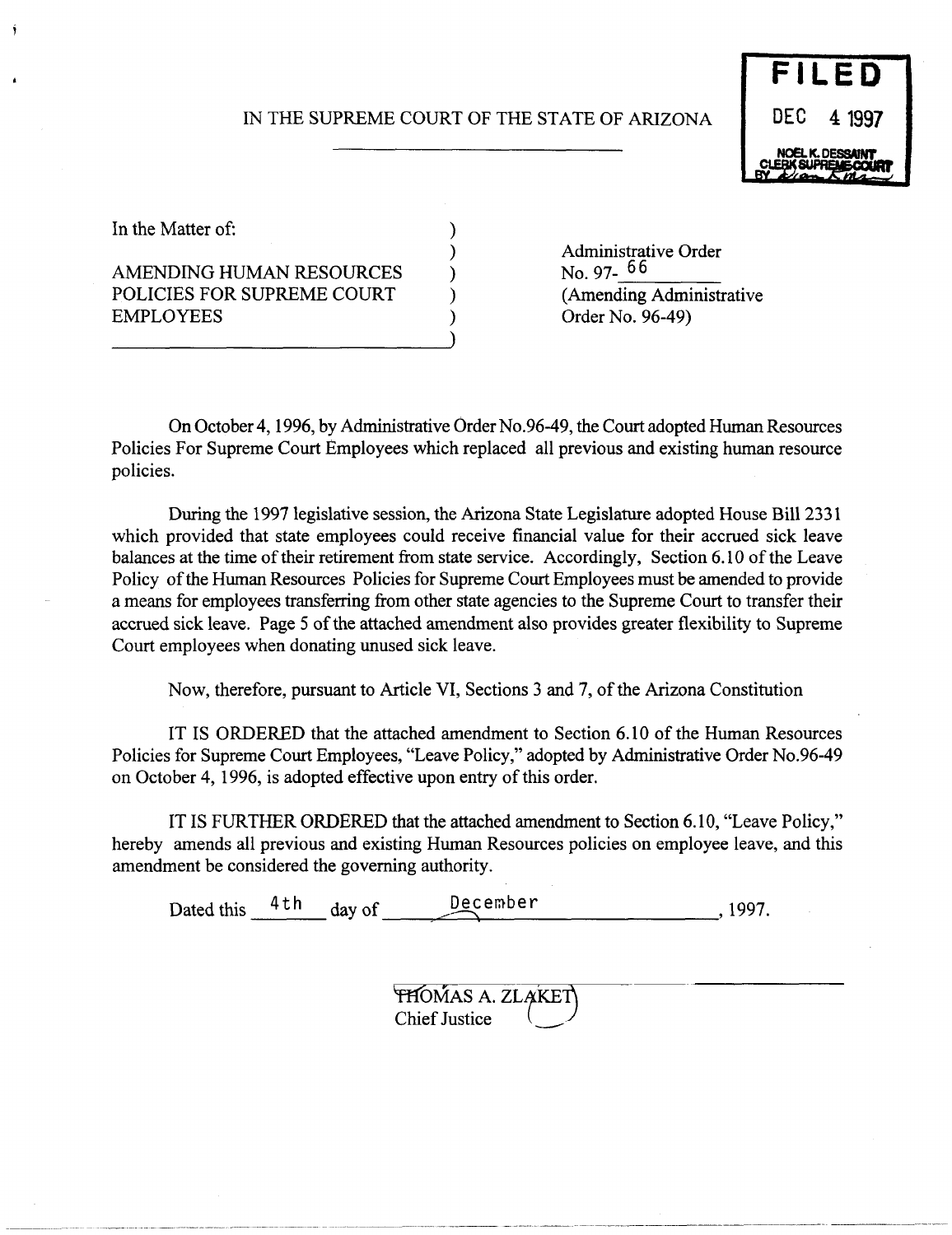Arizona Supreme Court Policies and Procedures Manual Section: 6.10 Date: 11/7/97 Applies to: Supreme Court (note exceptions)

## **LEAVE POLICY**

#### **EMPLOYMENT STATUS AND BENEFITS ELIGIBILITY**

#### **Purpose**

To establish eligibility criteria which will permit employees of the Supreme Court to receive employee benefits. In any case where there is a question or conflict, Department of Administration benefit policy will govern.

## **Definition**

Regular, full-time - Employees scheduled to work 40 hours per week for more than 5 months. **VACATION, SICK, HOLIDAY, MEDICAL BENEFITS AND RETIREMENT** 

Regular, part-time(20 hours or more) - Employees scheduled to work 20 or more but less than 40 hours per week. **PRORATED VACATION, SICK, HOLIDAY, MEDICAL BENEFITS AND RETIREMENT** 

Regular, part-time (under 20 hours) - Employees scheduled to work less than 20 hours per week, but have a pre-established number of hours per week. **PRORATED VACATION, SICK AND HOLIDAY BENEFITS ONLY NO MEDICAL BENEFITS OR RETIREMENT** 

Regular, hourly - Employees scheduled to work less than 20 hours per week (hours may vary each week) . **NO VACATION, SICK, HOLIDAY, MEDICAL BENEFITS OR RETIREMENT** 

Temporary- Employees hired to work on a temporary basis for less than 5 months. Interns are included in this status. . **NO VACATION, SICK, HOLIDAY, MEDICAL BENEFITS OR RETIREMENT** 

Limited Appointment - Employees, such as law clerks, hired for a prescribed period of time, usually less than one year, to assist the justices.

**MEDICAL BENEFITS, BUT NO RETIREMENT (IF CONTINUED FOR A SECOND YEAR, RETIREMENT IS REQUIRED) .** 

Superior Court Judges - Superior court judges are paid onehalf by the state and one-half by the county. **VACATION, SICK, HOLIDAY, MEDICAL BENEFITS AND RETIREMENT**  (Offered either county or state benefits) .

Pro-tem Judges - Some full time, some part time, some with benefits, some without **--** all determined by funding. **NEVER ANY RETIREMENT**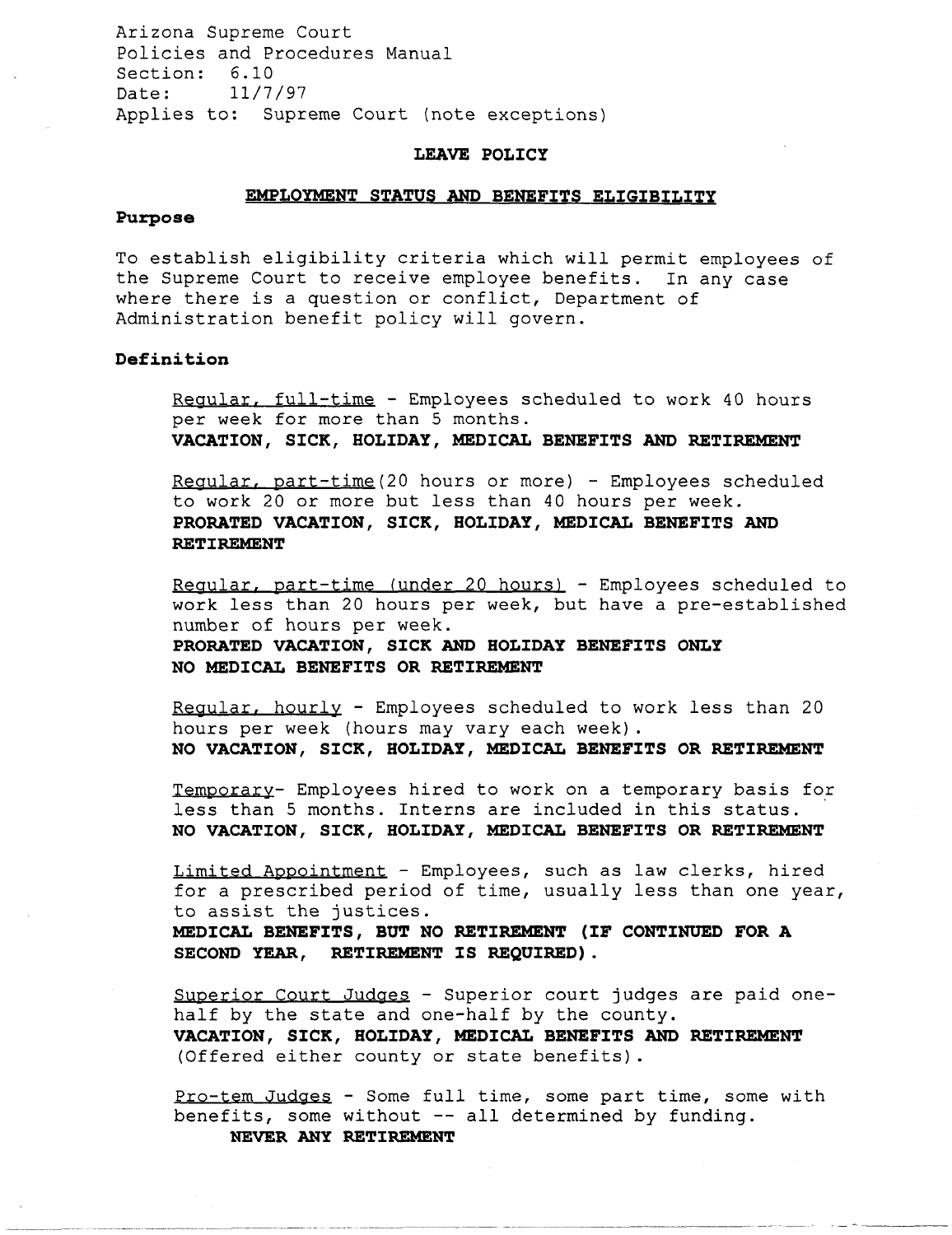Section: 6.10 Date: 11/7/97

### **ARIZONA STATE RETIREMENT**

Employees working 20 or more hours per week for five or more months in a fiscal year are required to participate in the state retirement system. For purposes of calculating the 20 hours and five months, employment with all participating employers will be combined.

Employees working less than 20 hours per week or for less than 5 months are not eligible to participate in the State Retirement System.

#### **LEAVE POLICY**

- \* The Leave Policy applies to employees of the Administrative Office of the Courts, Staff Attorneys Office, Office of the Clerk of the Court, and the Office of the Special Master.
- \* The Leave Policy does not apply to law clerks of the Supreme Court.
- \* Only the Sick Leave section applies to the judicial secretaries of the Supreme Court.

#### **SICK LEAVE**

## **Definition**

Sick leave is any period of paid absence granted an employee for medical reasons, or the medical needs of an employee's parents, spouse, child, mother-in-law, father-in-law, brother or sister. For the purposes of this section, the terms "child" and "parent" are defined as a natural child or parent, an adopted child or adoptive parent, a foster child, or a stepchild or step parent.

### **Policy**

- A. Sick leave will be granted upon approval for the following conditions:
	- 1. A physical or mental illness or condition or injury which renders the employee unable to perform the duties of the position.
	- 2. Examination or treatment by a licensed health care practitioner.
	- 3. Illness, injury, examination, or treatment by a licensed health care practitioner of an employee's parents, mother-in-law or father-in-law, brother, sister, spouse, or child.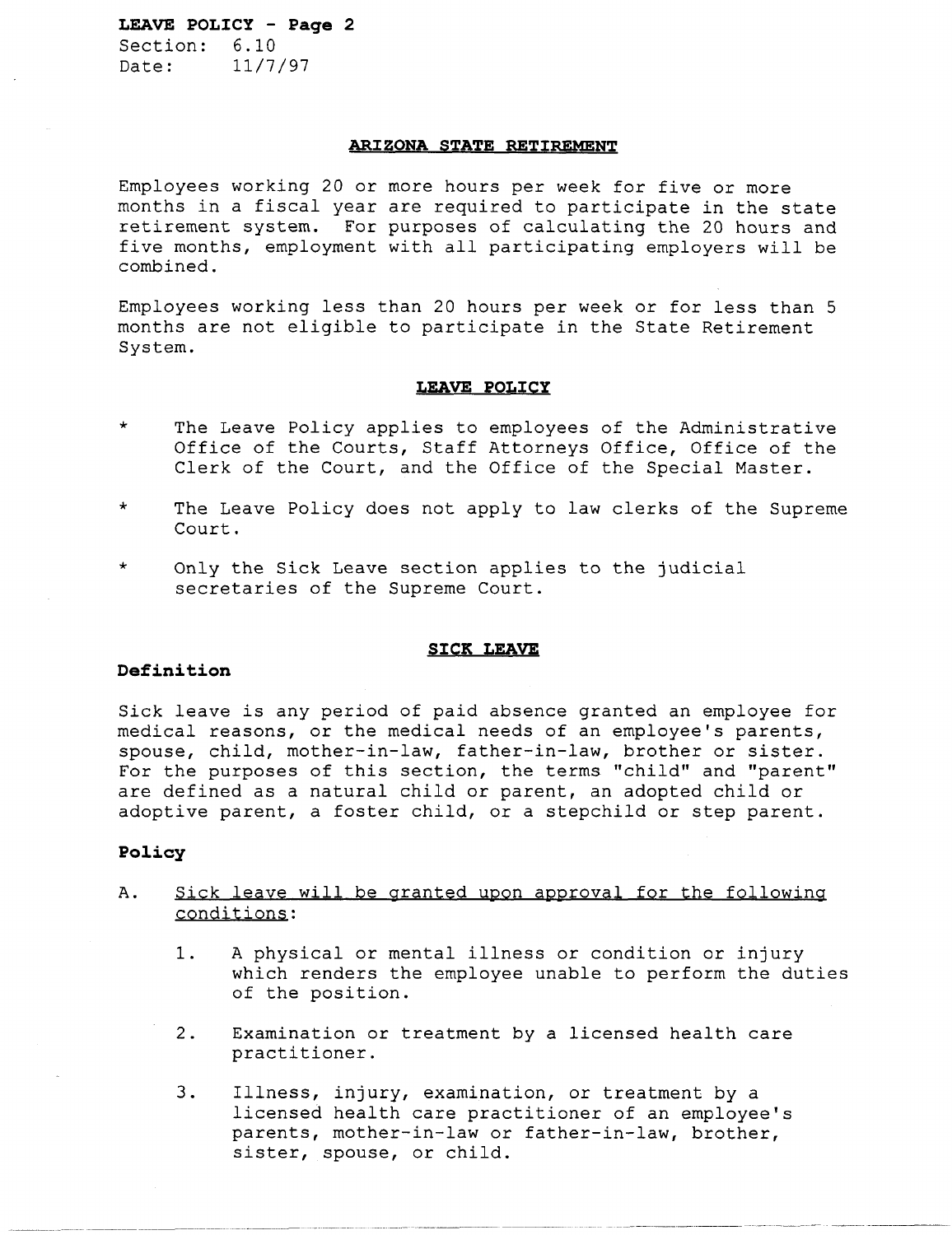Section: 6.10 Date: 11/7/97

## B. Accrual

- 1. Full-time employees accrue sick leave at the rate of eight hours per month. Sick leave is posted bi-weekly on the last day of the pay period in which earned. Sick leave is accrued at the end of 40 hours in the pay period and may be used even if not posted.
- 2. Part-time employees eligible for benefits will accrue a prorated amount of sick leave.
- 3. Temporary employees or part-time hourly employees will not accrue sick leave.

## C. Accumulation

Sick leave credits are accumulated without limit.

### D. Use of Sick Leave

- 1. Sick leave may be used for an absence when approved by the employee's immediate supervisor, manager, and/or Division Director, Clerk of the Court, Chief Staff Attorney, or Special Master, as appropriate.
- 2. The employee's immediate supervisor, manager, and/or Division Director, Clerk of the Court, Chief Staff Attorney, or Special Master, as appropriate, may require submission of evidence substantiating the need for sick leave. If the evidence is determined to be inadequate, the absence shall be charged to another category of leave or considered leave without pay.
- 3. An employee's immediate supervisor, manager, and/or Division Director, Clerk of the Court, Chief Staff Attorney, or Special Master, as appropriate, may require an employee to be examined by a designated licensed health care practitioner at the Court's expense. If the licensed health care practitioner determines that the employee should not work due to illness or injury, earned sick leave shall be taken. If the employee's sick leave is exhausted, the employee may use a combination of compensatory leave, annual leave, personal leave, or leave without pay, as approved.

An employee may be required to obtain medical verification from the licensed health care practitioner before returning to work. A copy of the medical verification from the licensed health care practitioner shall be provided to Human Resources and placed in the employee's medical file. Information regarding the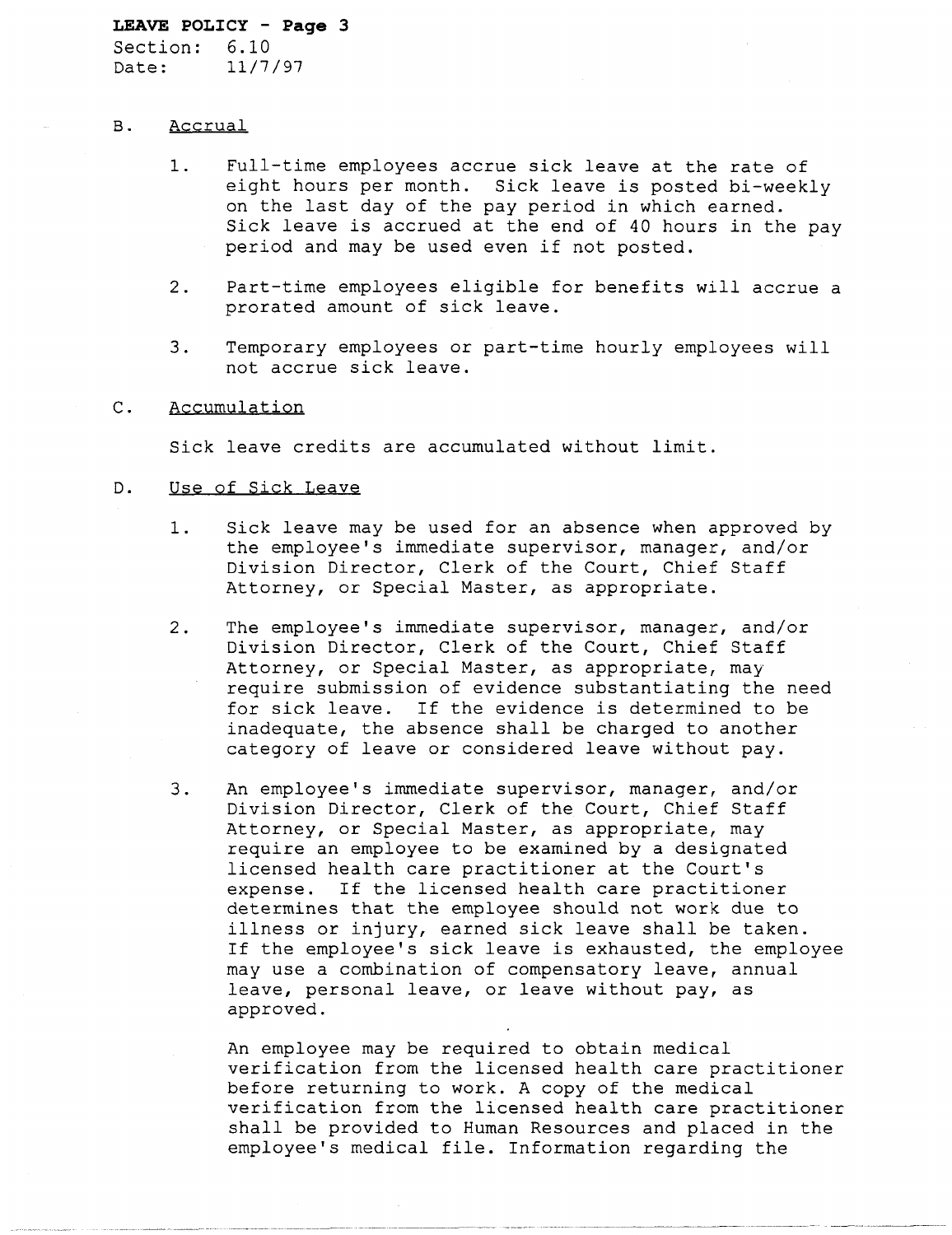Section: 6.10 Date: 11/7/97

> diagnosis and treatment of any illness is considered confidential, and should be handled as such.

## E. Termination of Employment

All sick leave credits are forfeited upon separation from employment.

## F. Medical Appointments

Employees should attempt to schedule medical appointments during non-work days or hours. Where this is not possible, employees should request approval of their supervisor(s) in advance. This notification shall be provided at the earliest possible time and preferably at least three work days in advance.

## G. Conversion

An employee who has accrued at least 320 hours (40 days) of sick leave may convert each two additional hours of accrued sick leave to one hour of accrued personal leave. However, employees are encouraged to build sick leave balances in order to have sufficient time to cover a serious illness or injury. Conversion of sick leave to personal leave will be done each July 1 and January 1.

## H. Incentive

Any full-time employee using 40 hours or less of sick leave in a fiscal year (July 1 to June 30) shall be credited with eight hours of personal leave on July 1 of the next fiscal year. Part-time employees will be credited with personal leave on a prorated basis.

Example: A part-time employee working 20 hours per week who uses 20 hours or less of sick leave will be credited four hours of personal time.

## **I. TRANSFER**

**THE ARIZONA SUPREME COURT RECOGNIZES THE VALUE OF A SICK LEAVE PAYOFF AT TIME OF RETIREMENT FROM STATE SERVICE, AS CREATED BY HB2331. EMPLOYEES WHO WERE EMPLOYED BY ANOTHER STATE AGENCY WHEN HIRED ON OR AFTER APRIL 15, 1997 MAY TRANSFER THEIR SICK LEAVE ENDING BALANCE TO THE COURT. THE EMPLOYEE MUST PRESENT SUFFICIENT DOCUMENTATION FROM THEIR PREVIOUS EMPLOYER TO RECEIVE THE TRANSFER OF ACCRUALS.**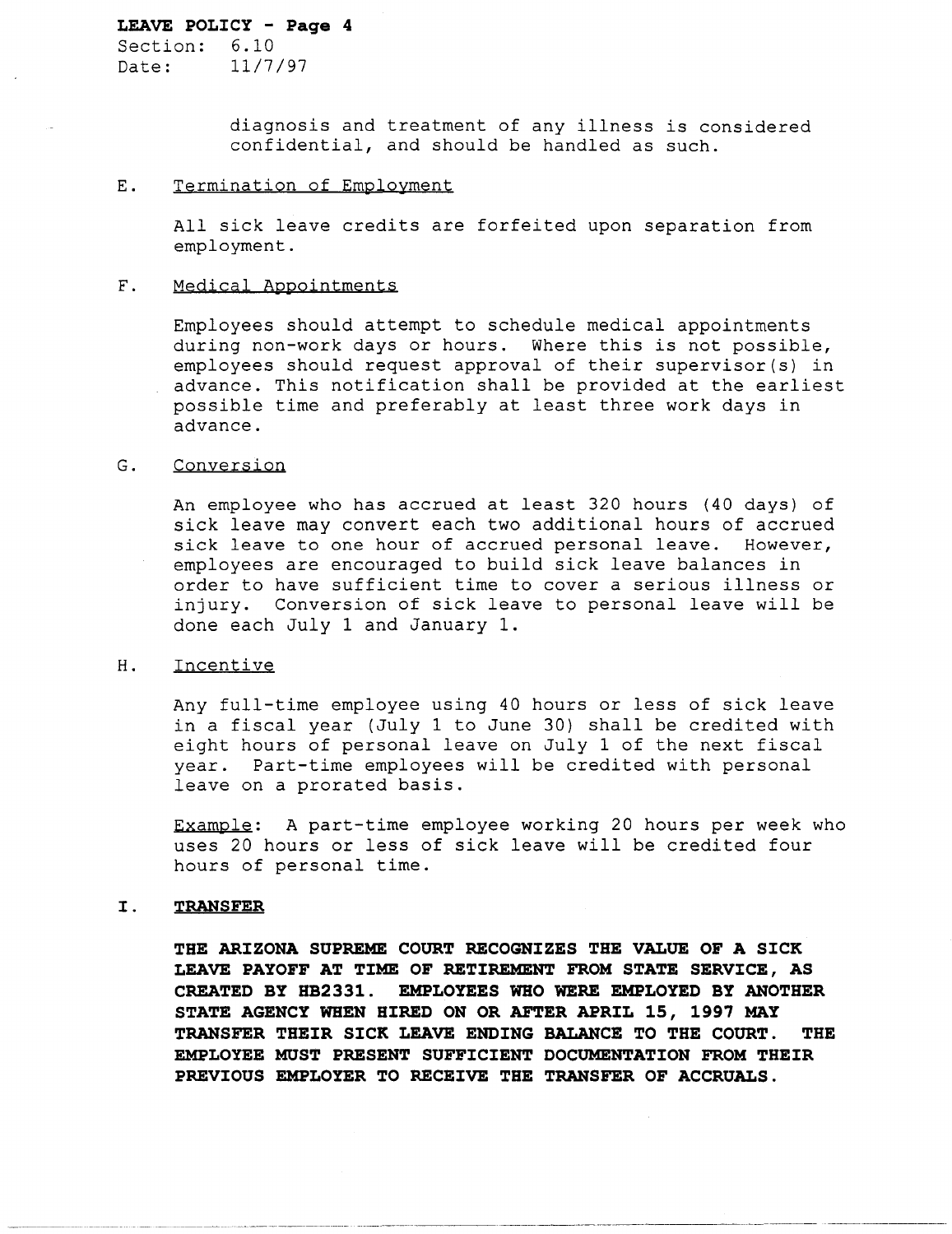Section: 6.10 Date: 11/7/97

### **DONATING UNUSED SICK LEAVE**

Unused sick leave is accrued sick leave in excess of 40 hours which one employee may donate to another employee. The donation remains in effect while the receiving employee is still on staff.

An employee may donate up to 40 hours per year of unused sick leave to another employee only after the recipient has exhausted all other leave. Employees who have given notice of their intent to resign may not donate sick leave.

### A. Use of Unused Sick Leave

An employee may be considered for receiving donated sick leave only if the employee or member of the employee's immediate family (as described in the Sick Leave section) suffers from a serious medical condition. Employees with ordinary illnesses are not eligible.

#### B. Conversion

Donated sick leave is converted on an hour-for-hour basis.

## C. Requests for Unused Sick Leave

An employee donating unused sick leave must complete a Leave Request Form and submit it to his/her immediate supervisor, respective Division Director, Clerk of the Court, Chief Staff Attorney, or Special Master for approval; and the Division Director, Clerk of the Court, Chief Staff Attorney or Special Master of the receiving employee.

### D. Coordination of Benefits

In general, employees will be permitted to use donated sick leave at a rate of 20 hours per week (or less if their normal schedule is less than 20 hours/week). Those employees with medical benefits must use 20 hours of leave each week to maintain benefits eligibility.

## E. Caution

When donating or converting sick leave, employees should carefully consider that they may be forfeiting current or future incentives with their donation or conversion.

## F. **ORDINARY ILLNESS**

**NOTWITHSTANDING THE FOREGOING, THE CHIEF JUSTICE, ADMINISTRATIVE DIRECTOR, CLERK OF THE COURT, CHIEF STAFF ATTORNEY, OR SPECIAL MASTER MAY APPROVE DONATIONS FROM ONE EMPLOYEE TO ANOTHER UNDER THEIR SUPERVISION, OF UP TO 96**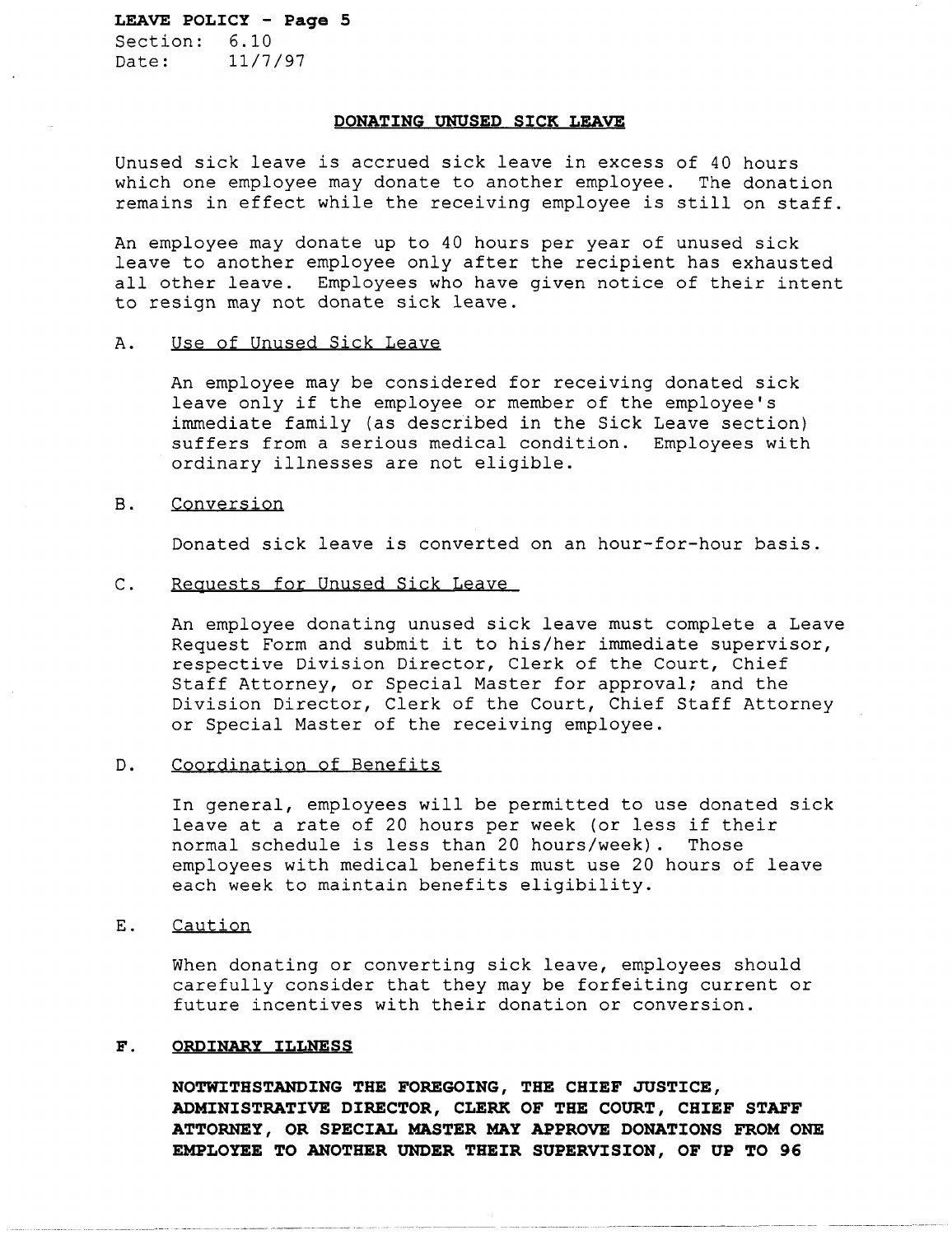**LEAVE POLICY - Page 6**  Section:  $6.10$ <br>Date:  $11/7$ Date: 11/7/97

### **HOURS IN A CALENDAR YEAR, FOR ORDINARY ILLNESS.**

## **MATERNITY LEAVE**

Employees receive six weeks paid maternity leave after giving birth. Maternity leave is used first before accrued sick leave, annual leave, compensatory time, personal time, or leave without pay. The employee may use sick time beyond six weeks only if she or the child is ill or disabled.

### **FAMILY LEAVE**

Family leave is any period of absence up to 12 weeks in a rolling twelve month period granted an employee after the birth, adoption or placement of a child in the employee's home, or for the serious medical condition of the employee, employee's spouse, child or parent, in accordance with the family and medical leave act (FMLA) of 1993. A serious medical condition is an illness. or injury which requires an extended period of hospitalization or treatment.

- A. An employee who qualifies for family medical leave must use all applicable accrued and catastrophic leave and any donated time. The remainder of the 12 week period, if any, shall be unpaid leave.
- B. The Director, Clerk of the Court, Chief Staff Attorney or Special Master, as appropriate, reserves the right to exempt employees, require notice, approve intermittent leave or require a medical certification, as permitted by law.
- C. Once an employee has exhausted 12 weeks of FMLA leave, his or her position may be filled. Factors to be considered in deciding whether to fill a position include: the employee's performance and length of service, the position itself and workload demands, whether the employee anticipates returning to work soon, and other factors that may be appropriate at the time the decision is made. The Arizona Supreme Court will make reasonable efforts to notify the employee at the last known address, before the position is filled.

## **CATASTROPHIC ILLNESS**

Catastrophic illness is additional leave with pay granted only to employees who have suffered a life threatening illness or injury such as cancer, heart attack, loss of limb, or other severe injury or mental or physical illness requiring extended absence. Catastrophic leave is in addition to sick leave and is used after accrued and donated sick leave is exhausted. Employees will be granted one week of leave for each completed year of employment as needed in the event of a catastrophic illness. These weeks may only be used once, e.g. an employee who has completed 15

---~-----~-- --~------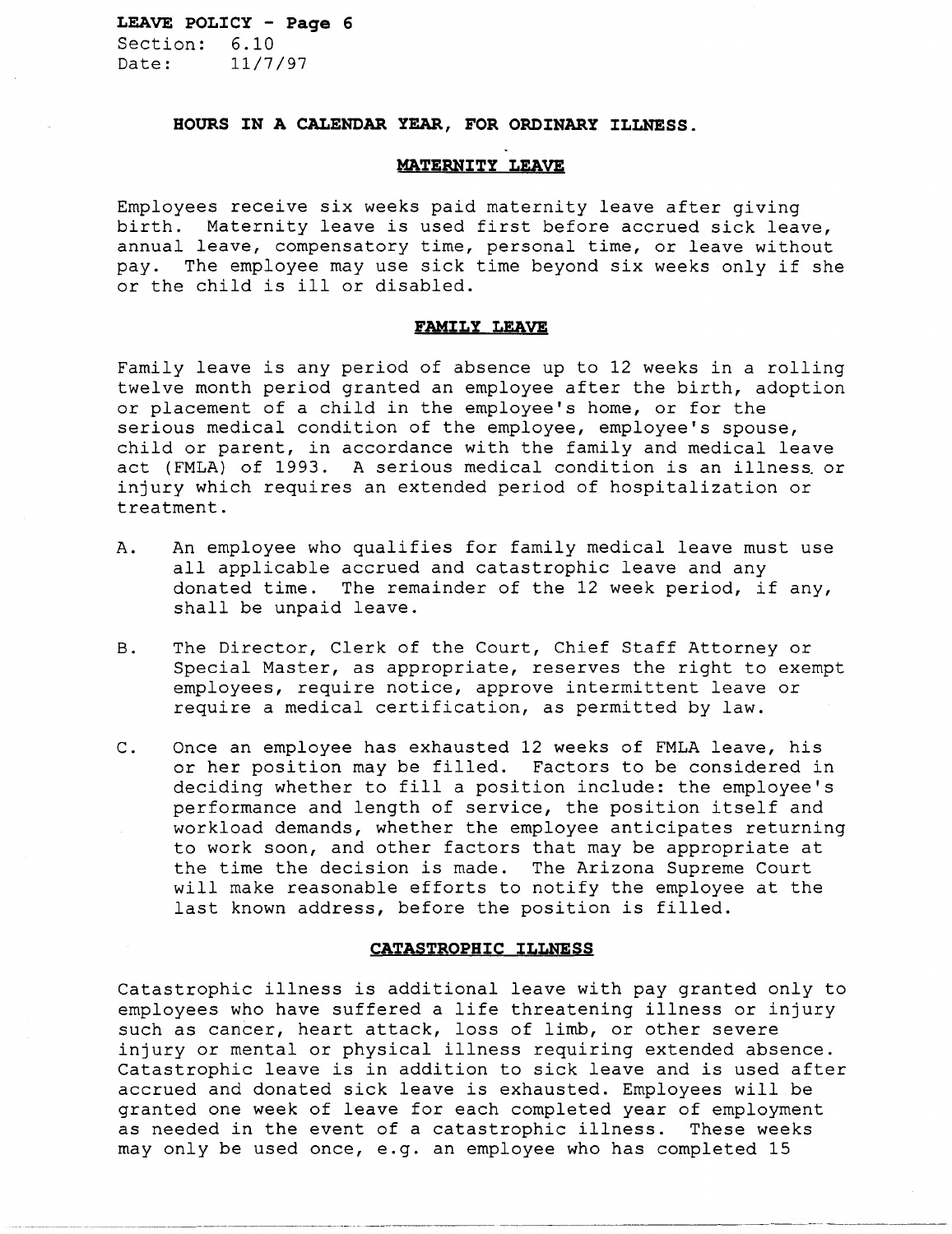Section:  $6.10$ <br>Date:  $11/7$ Date: 11/7/97

years of service who has used 8 weeks of catastrophic leave may only use 7 more weeks.

Requests for leave must be submitted to the respective Division Director, Clerk of the Court, Chief Staff Attorney, or Special Master for approval. Final approval will be determined by the Administrative Director, Clerk of the Court, Chief Staff Attorney, or Special Master. Medical documentation is required.

### **ANNUAL LEAVE (VACATION)**

Annual leave is approved vacation for a period of time away from work with pay.

A. Accrual

All regular, full-time supreme court employees hired prior to October 1, 1992, shall accrue annual leave according to the schedule below but shall accrue at least 160 hours per year regardless of length of service.

All regular, full-time supreme court employees hired on or after October 1, 1992 shall accrue annual leave in accordance with the following schedule:

| Years of Service   | Hours Accrued Per Year |
|--------------------|------------------------|
| First year         | 96 hours               |
| 1 through 4 years  | 120 hours              |
| 5 through 10 years | 160 hours              |
| 10+ years          | 200 hours              |

- 1. The Chief Justice, Administrative Director, Clerk of the Court, or Chief Staff Attorney may approve an exception to these leave accrual provisions. The exception may be approved if necessary to recruit an employee with specialized skills or professional experience essential to the organization's needs, who would generally be eligible for additional leave time in another organization due to the employee's years of experience.
- 2. Part-time employees eligible for benefits will accrue a prorated amount of annual leave.
- 3. Temporary employees or part-time hourly employees will not accrue annual leave.
- 4. Annual leave is posted bi-weekly on the last day of the pay period in which earned. The rate of accrual is based on hours of accrual per year divided by 26 pay periods. Annual leave is accrued at the end of 40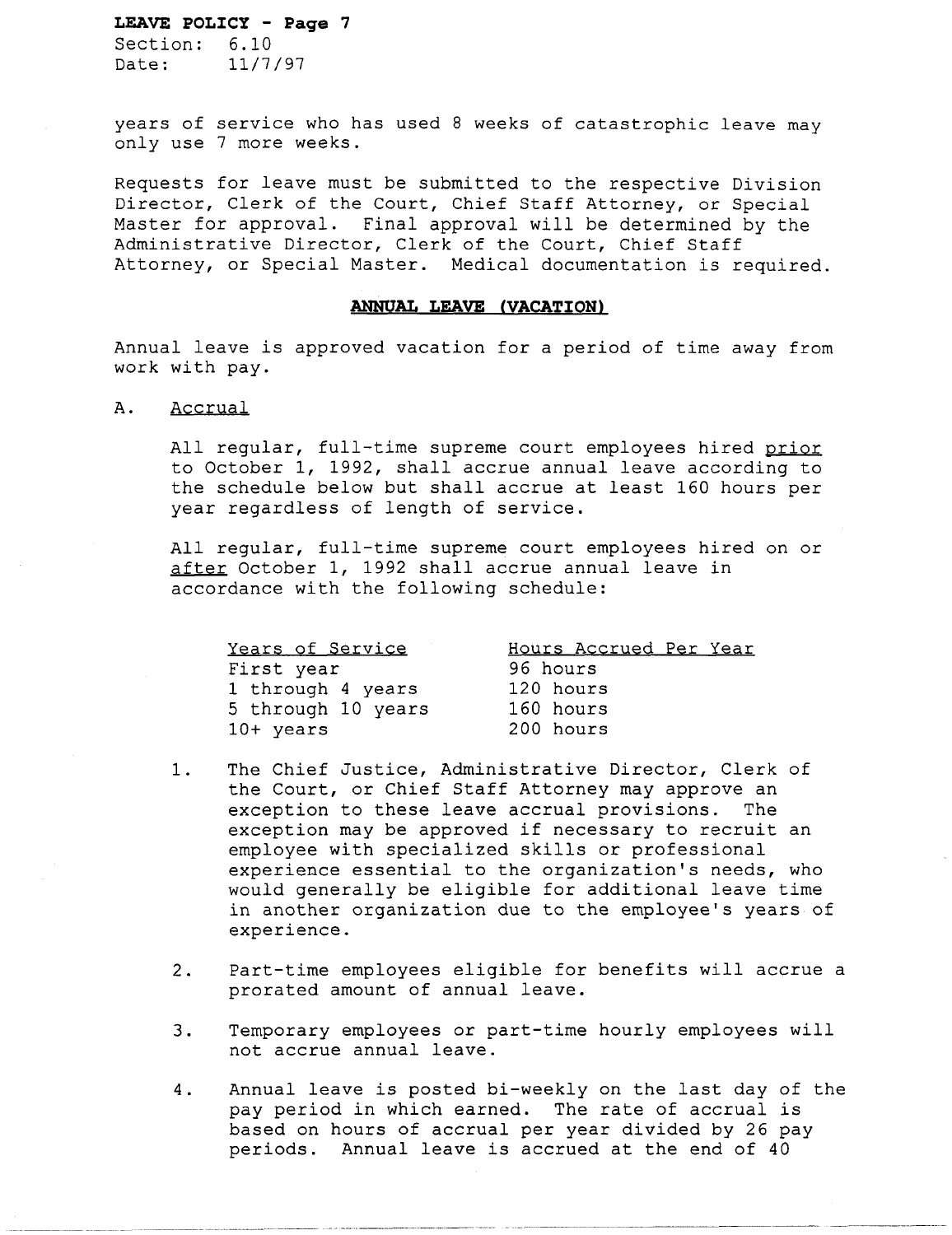Section: 6.10 Date: 11/7/97

> hours in the pay period and may be used even if not posted.

5. New employees in their first week of employment working 40 hours or more in a pay period will receive the full accrual. New employees in their first week of employment working less than 40 hours in a pay period will receive a prorated accrual.

### B. Reguests for Annual Leave

- 1. Requests for annual leave will be submitted to the immediate supervisor and approved by the respective Division Director or Deputy Director, or Clerk of the Court, Chief Staff Attorney, or Special Master.
- 2. Requests for annual leave should be submitted as far in advance as possible, generally at least two weeks in advance, for requests of five or more days.
- 3. Requests for annual leave for employees of the Clerk's Office and Staff Attorney's Office will be processed in accordance with the requirements of the Clerk and Chief Staff Attorney.

## C. New Employees

Employees will not be allowed to take annual leave during their first six months of employment, except in emergency or unusual situations with the approval of the Division Director, Deputy or Administrative Director, Clerk of the Court, Chief Staff Attorney, or Special Master, as appropriate.

## D. Accumulation

Accrued annual leave should not exceed 320 hours (40 days) at anyone time. Annual leave may be carried forward from one calendar year to the next; however, at the end of the calendar year, accrued annual leave in excess of 320 hours shall be forfeited.

## E. Termination of Employment

Upon termination, employees will be compensated for all accrued annual leave at their prevailing salary rate. In general, terminating employees will receive their pay in a lump sum. Employees who resign or are terminated during their first six months of employment will not be compensated for accrued annual leave.

---~~ ------ ~--- ~--- -~--------~- ----~

F. Period of Absence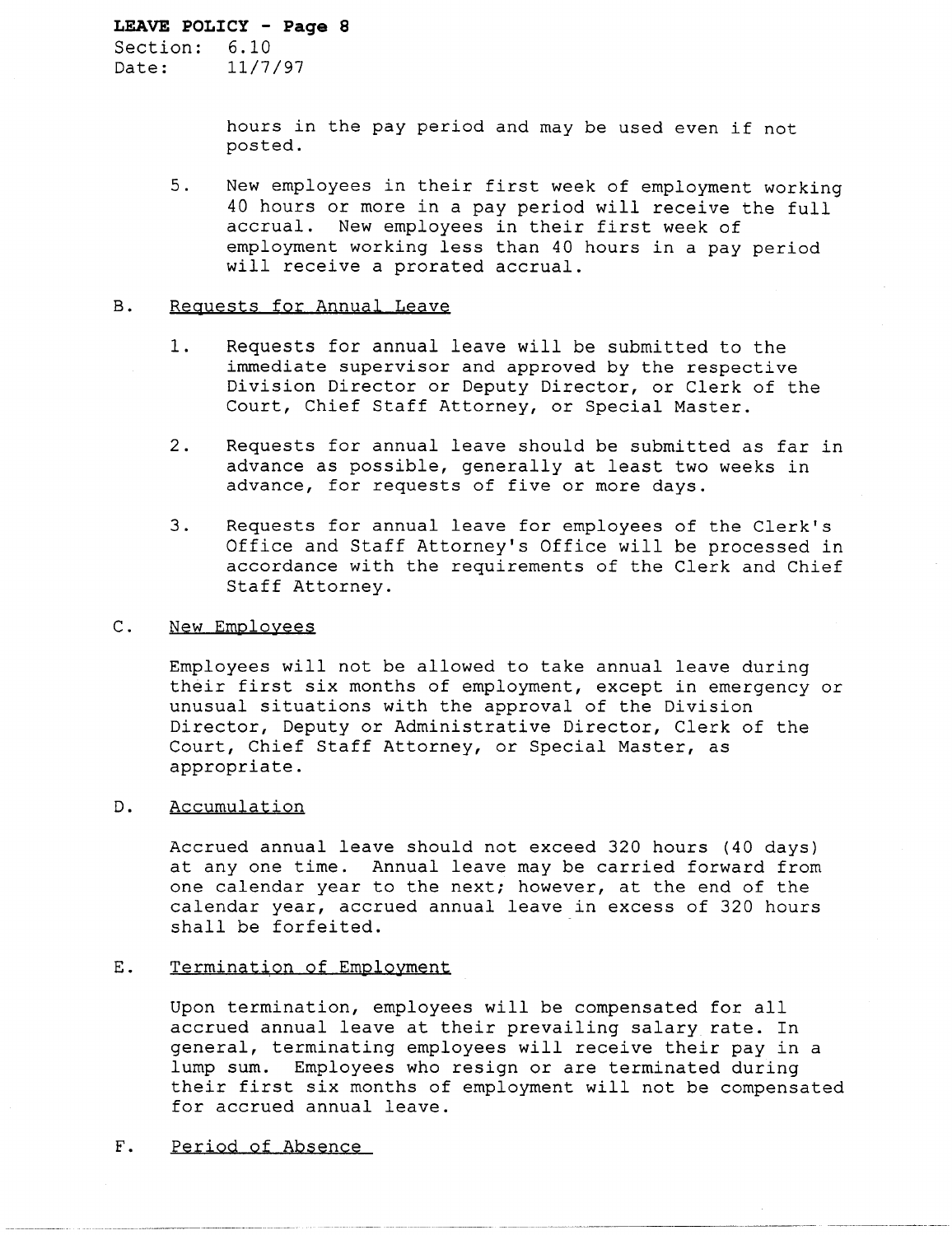Section: 6.10 Date: 11/7/97

> Any period of leave without pay except for family leave in excess of 240 hours shall not be counted as credited service in determining years of service. Sick leave and annual leave accrues while on leave without pay not in excess of 240 hours.

#### G. Conversion

Once each year, at the discretion of the Administrative Director, employees may be offered the opportunity to have the Supreme Court buy-down their vacation balance to a predetermined level. The buy-down will be done only when funds are available. If funds are available, the Administrative Director will establish the buy-down level.

#### **COMPENSATORY LEAVE**

Compensatory leave is credited for hours worked in excess of a non-exempt employee's normal work week and has been implemented in accordance with the fair labor standards act (FLSA).

Exempt Employees do not receive compensatory time.

Non-exempt employees are paid overtime or given compensatory leave at the rate of time and one-half for all hours worked in excess of the normal 40 hour work week, if the employee actually worked in excess of 40 hours in one week. Non-exempt employees should be given compensatory leave as soon as practical following when the overtime was worked. Non-exempt employees who accrue more than 80 hours of compensatory time will have their balance paid down to 80 hours. If employees want to be paid sooner, they should request this from their supervisor. If approved and funds are available, the supervisor will send a request to payroll authorizing the payment.

Compensatory leave must be approved by the Division Director, Clerk of the Court, Chief Staff Attorney, or Special Master.

#### **Termination of Employment**

All compensatory leave accrued by a non-exempt employee will be paid upon termination of employment.

#### **PERSONAL LEAVE**

Personal leave, in addition to any other leave, may be earned in one of the following three ways:

1. An employee who has accrued at least 320 hours (40 days) of sick leave may convert each two additional hours of accrued sick leave to one hour of accrued personal leave. However, employees are encouraged to build sick leave balances in

------------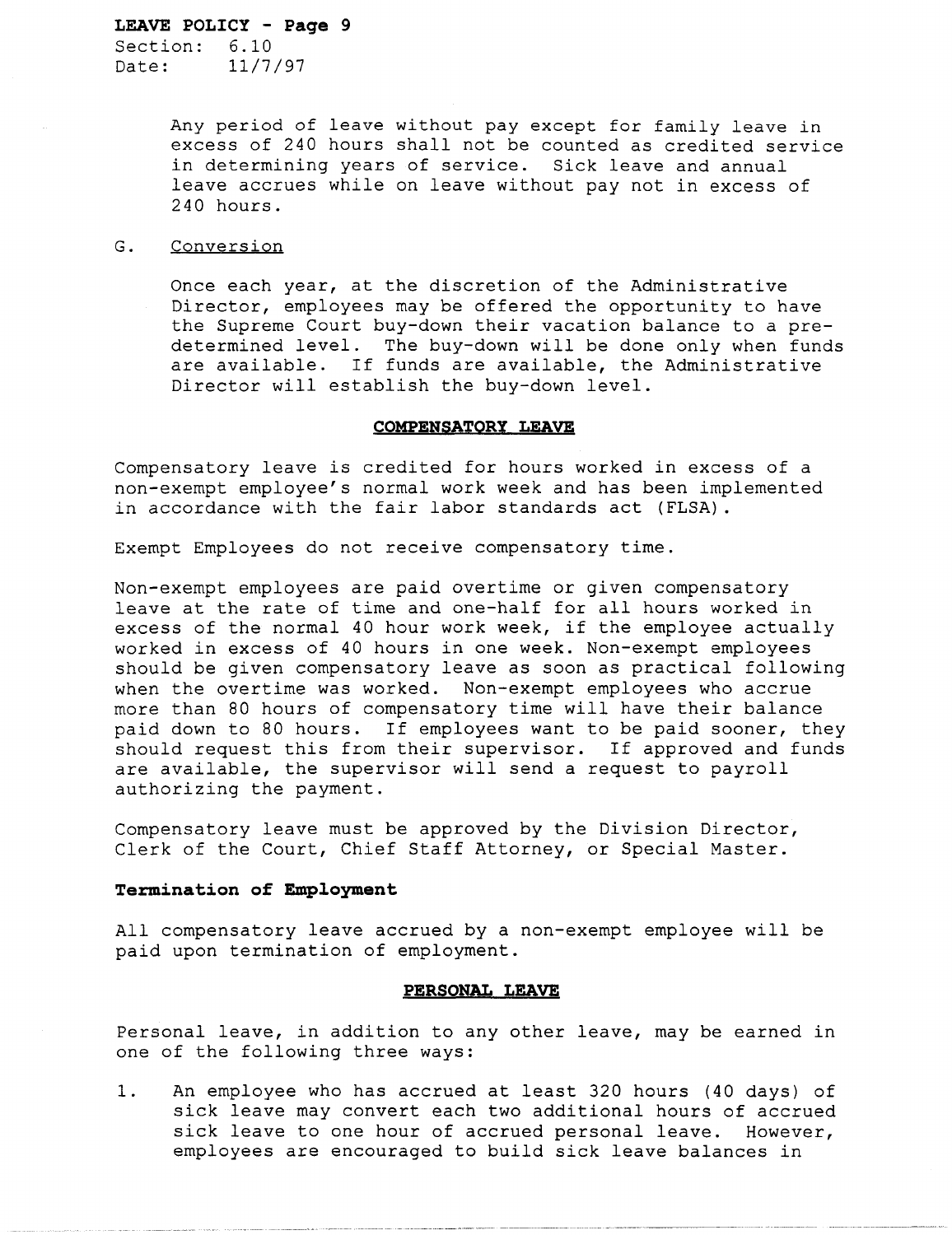Section: 6.10 Date: 11/7/97

> order to have sufficient time to cover a serious illness or injury. Conversion of sick leave to personal leave will be done each July 1 and January 1.

2. Any full-time employee using 40 hours or less of sick leave in a fiscal year (July 1 to June 30) shall be credited with eight hours of personal leave on July 1 of the next fiscal year.

Eligible part-time employees shall be credited with personal leave based on number of hours worked in a week.

3. The Supreme Court recognizes that exempt employees may occasionally work extraordinary hours (normally greater than 50 hours per week). Therefore each Division Director, the Administrative Director or designee, Clerk of the Court, Chief Staff Attorney, or Special Master may grant up to 16 additional hours of personal leave per fiscal year to each exempt employee who works extraordinary hours. In unusual cases, the Administrative Director, Clerk of the Court, Chief Staff Attorney, or Special Master may approve additional time.

There is no entitlement to this time. The awarding of additional personal leave will be at the discretion of the Division Director, the Administrative Director or designee, Clerk of the Court, Chief Staff Attorney, or Special Master and is not intended to reward employees on an hour-for-hour basis.

Exempt employees who are required by their Supervisor to work or travel on a weekend or holiday may be granted personal leave on an hour-for-hour basis, unless weekend or holiday work is part of their normal schedule. Weekend travel undertaken at the employee's request (e.g., to attend a conference) is not eligible for personal leave.

Requests for personal leave must be submitted to the immediate supervisor and Division Director, Clerk of the Court, Chief Staff Attorney, or Special Master for approval.

## **Termination of Employment**

Personal leave accrued by an employee is forfeited upon termination of employment, and may not be used to extend an employee's termination date beyond the last day worked.

### **JURY/WITNESS LEAVE**

Jury/witness leave is granted when an employee appears for or serves on jury duty, or complies with a subpoena to appear as a witness. Employees are not eligible for jury/witness pay if the subpoena concerns their personal matters.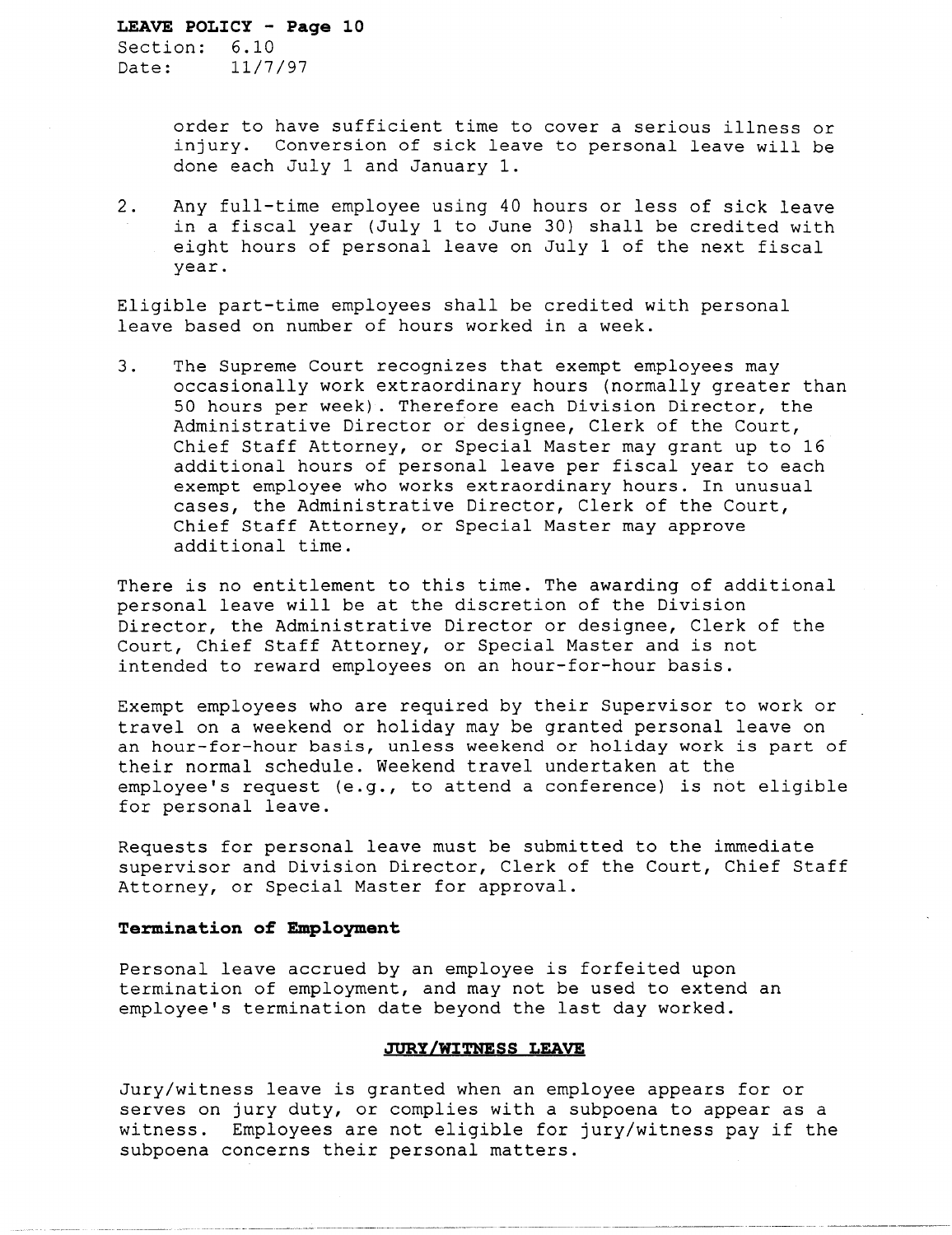Section: 6.10 Date: 11/7/97

Employees summoned to jury duty shall be paid their regular salary, provided they submit their jury fee amounts to the Finance Office. (Mileage and per diem amounts may be kept by the employee.) If employees elect to use annual leave during the period they are on jury duty, they may keep their jury fees.

Employees must notify their supervisors of the days they will be serving jury duty or appearing as a witness as soon as they are informed.

Employees shall be given the time needed to fulfill their civic obligation. Employees on the night shift summoned to jury duty will be excused from working their shift each day of jury duty. Employees not impaneled are expected to return to work when dismissed from jury duty unless the employee cannot return to work at least two hours before the end of the work shift.

#### **BEREAVEMENT LEAVE**

Bereavement leave is paid leave granted to an employee to attend services and handle matters related to the death of a spouse, child, parent, grandparent, grandchild, brother, sister, motherin-law, father-in-law, daughter-in-law, son-in-law, brother-inlaw or sister-in-law.

An employee may be absent with pay for up to three consecutive working days based on normally scheduled hours. Upon request, bereavement leave may be extended for two more working days if the employee travels out-of-state. Requests for bereavement leave must be made as soon as possible and be approved by the immediate supervisor and Division Director, Administrative Director if applicable, Clerk of the Court, Chief Staff Attorney, or Special Master.

#### **LEAVE WITHOUT PAY**

Leave without pay is unpaid leave taken when all other leaves are exhausted. Approval of leave without pay requests will take into consideration the reasons for the request, workload demands, and the availability of adequate personnel resources to provide job coverage during the requested leave period.

### A. Use of Leave Without Pay

Employees must submit requests to take leave without pay to their supervisors in the same manner as outlined for annual leave requests. Supervisors, in turn, forward requests to the Division Director, Deputy Director, Administrative Director, Clerk of the Court, Chief Staff Attorney, or Special Master, as appropriate, with a recommendation to approve or deny the requests.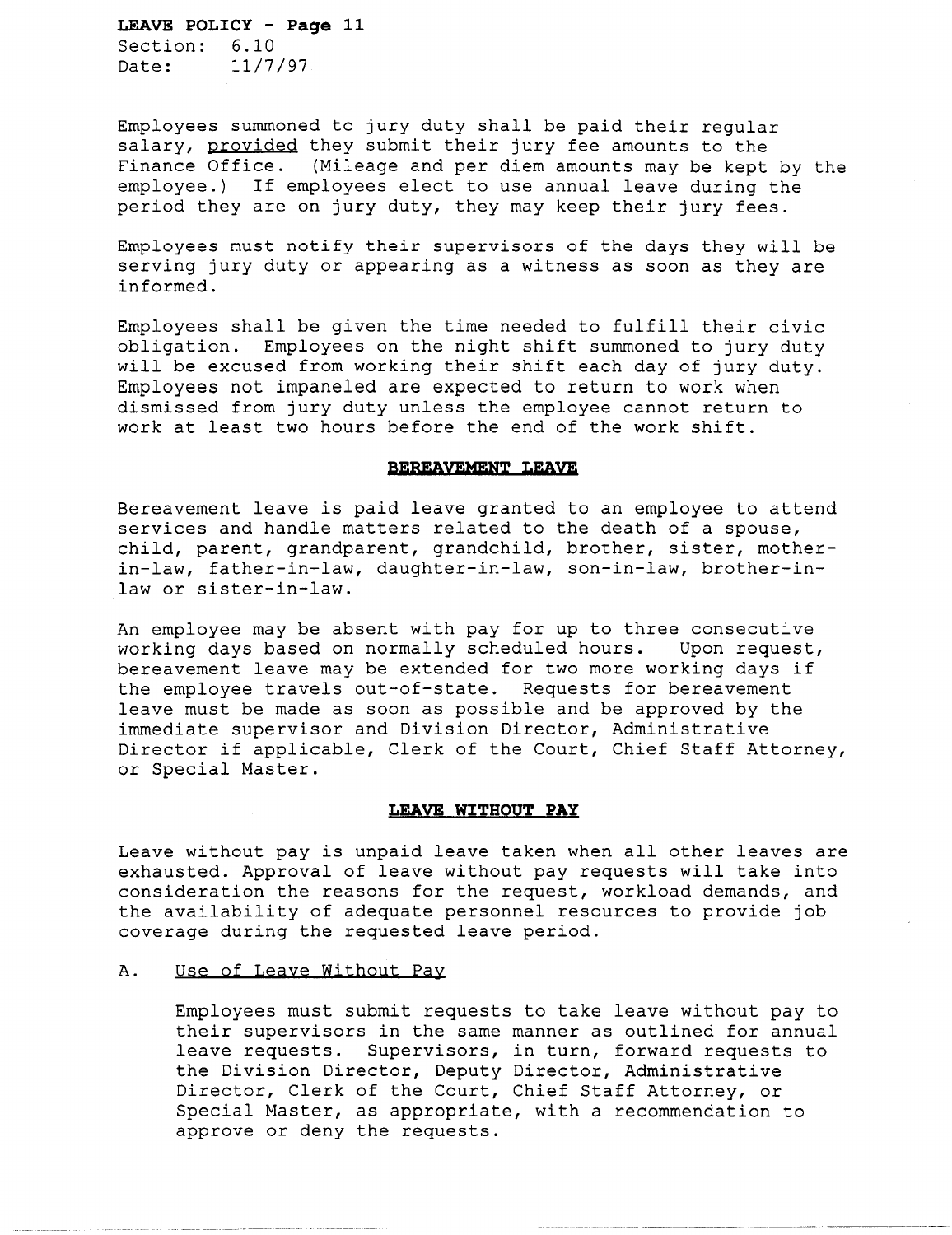Section: 6.10 Date: 11/7/97

> Any leave covered by the Family Medical Leave Act is not addressed in this section. All requests for leave without pay in excess of eighty consecutive hours shall be documented by stating the beginning date of the leave without pay, the reasons for the request, the anticipated date of the return to work, and contain the signature or signatures of the appropriate level or levels of authority approving the request.

### B. Period of Absence

#### **NON-FAMILY MEDICAL LEAVE:**

Any period of leave without pay, not covered by family medical leave, in excess of 240 hours shall not count as credited service in determining years of service. Sick leave and annual leave accrues while on leave without pay not in excess of 240 hours.

## **FAMILY MEDICAL LEAVE:**

Employees on leave without pay for family medical leave shall be credited for service for not more than 12 weeks. Sick leave and annual leave accrues while on family medical leave without pay.

- c. Health Benefit Plan Participation.
	- 1. An employee who is on leave without pay in excess of 12 weeks for family leave, or for any other health related reason that is not an industrial disability for any period, may continue to participate in the Health Benefit Plan by paying both the state and employee contribution. This authority to continue participation in the Health Benefit Plan terminates when the employee is determined to be eligible for Medicare coverage or when 30 months have elapsed since the incapacity began, whichever occurs first.
	- 2. An employee who is on leave without pay for other than a health related reason may continue to participate in the Health Benefit Plan for a maximum of six months by paying both the state and employee contributions.
	- 3. Employees on leave without pay will be notified of the full monthly premium amount and date due. If the premium is not paid timely, coverage will be terminated.

## D. Life Insurance Plan Participation

An employee who is on leave without pay for family medical leave in excess of 12 weeks or for any other reason may continue to participate in the Basic Life and Accidental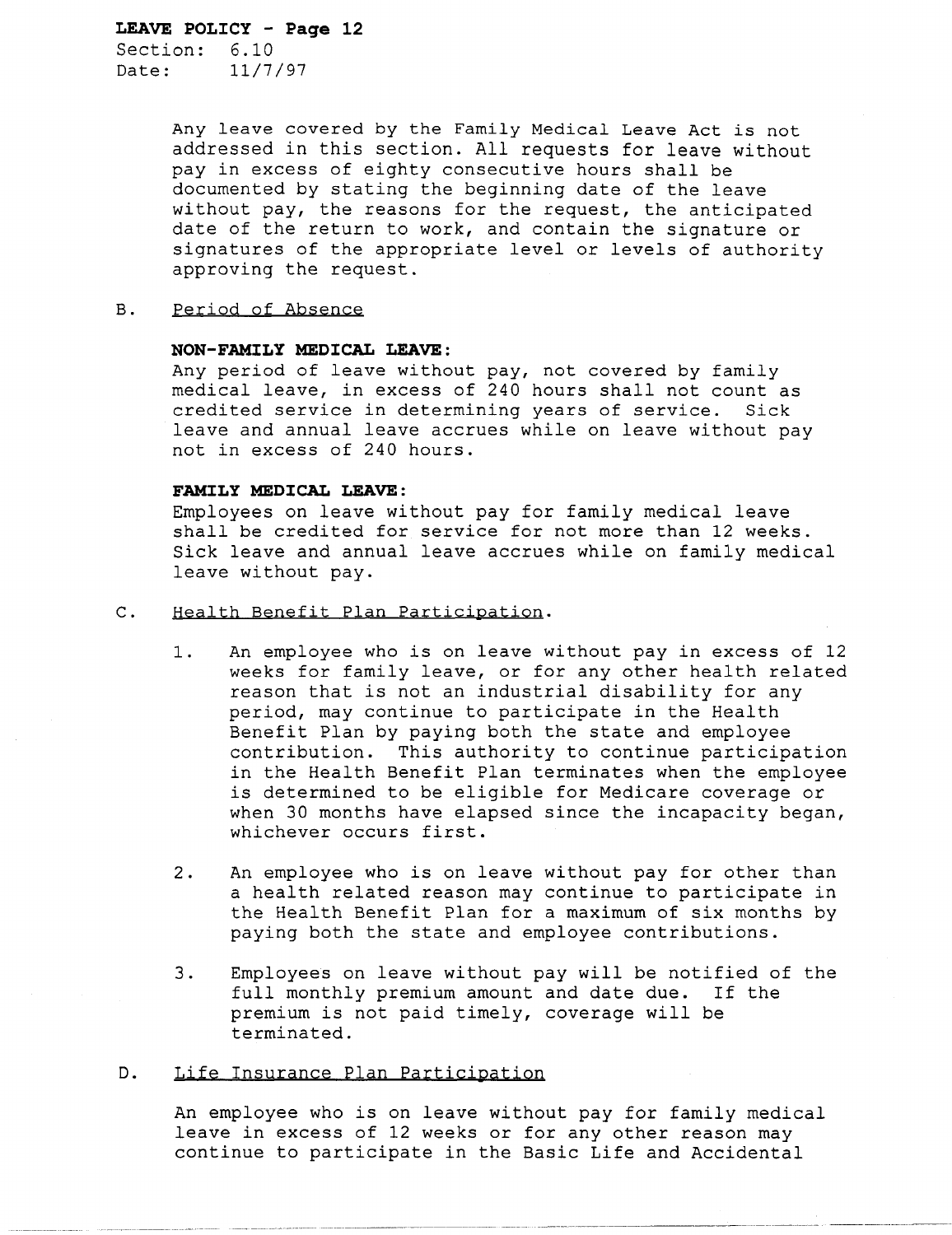Section: 6.10 Date: 11/7/97

> Death and Dismemberment Insurance Plan by paying the state premium. An employee who elects to continue to participate in the Basic Plan may also continue any supplemental coverage which is in force at the beginning of the leave without pay by continuing to pay the premium.

#### E. Short-term Disability

An employee who is on leave without pay for a health related reason may continue to participate in the short-term disability plan by paying the premium.

## F. Termination

The insurance coverage of an individual on leave without pay who allows payment of the premiums or contributions to become delinquent terminates at 11:59 p.m. on the last day of the period covered by the last premium or contribution paid.

### **HOLIDAYS**

A holiday is a day of paid leave granted to employees as required by state law.

Employees are paid for official holidays designated by Arizona statute.

Regular, full-time employees will be paid for 8 hours of holiday pay. Regular, part-time employees will be paid a prorated number of hours based on percentage of FTE (Full Time Equivalent) .

Others will not receive holiday pay.

#### **Emp10yees Required to Work:**

Exempt employees required to work on a holiday receive personal leave equivalent to the number of hours actually worked.

Non-exempt employees (covered by FLSA) required to work on a holiday shall receive compensation at a rate of one and one-half times the actual hours worked if the employee has already worked 40 hours during the week.

## **ADMINISTRATIVE LEAVE**

The Administrative Director, Clerk of the Court, Chief Staff Attorney, or Special Master may authorize or require an employee to be absent with or without pay on administrative leave during a state of emergency declared by the Governor or the Chief Justice,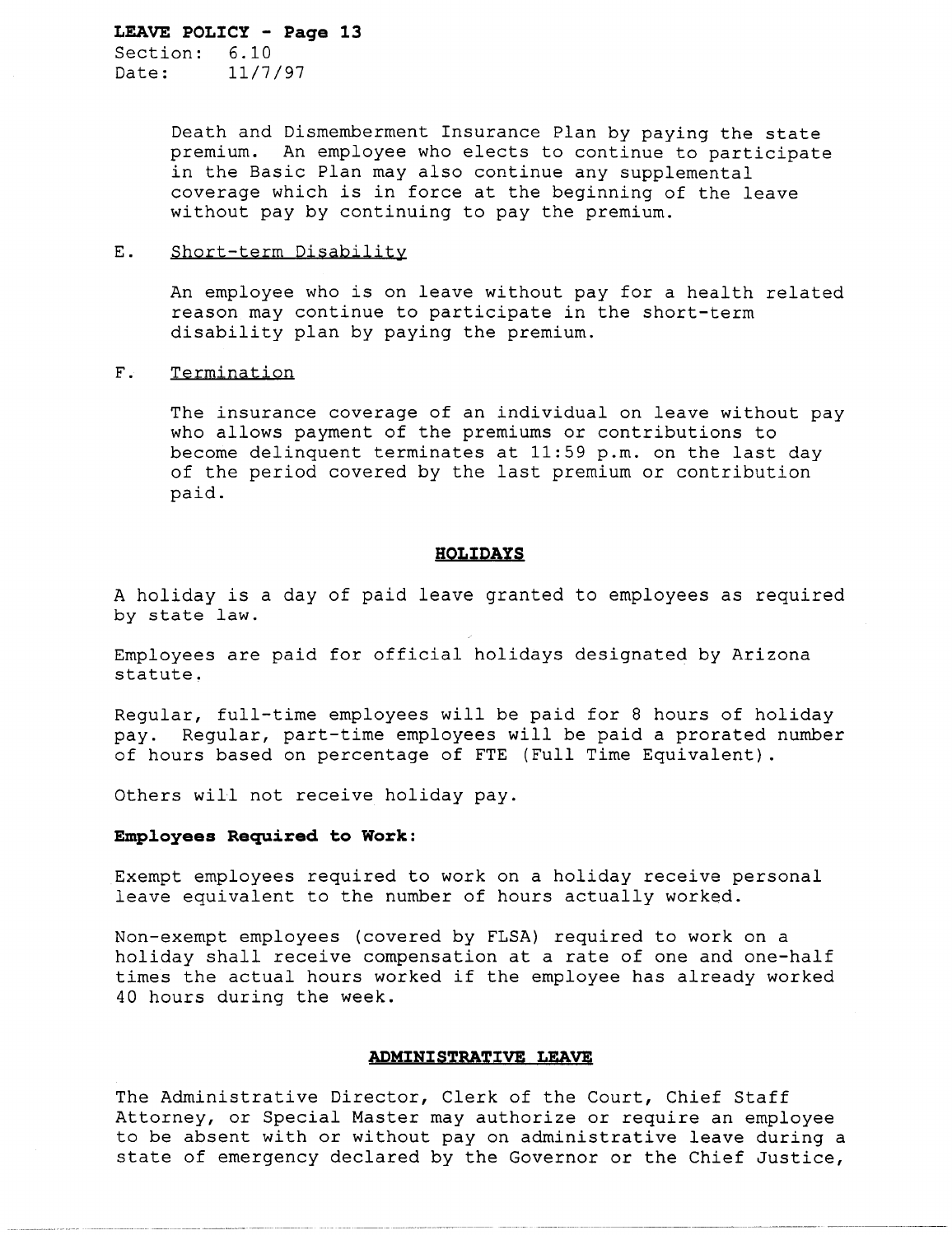Section: 6.10 Date: 11/7/97

or in other emergency situations such as extreme weather conditions, fire, flood, pollution advisories or malfunction of necessary machinery or equipment.

The Administrative Director, Clerk of the Court, Chief Staff Attorney, or Special Master may grant administrative leave with pay to relieve an employee of duties temporarily during the investigation of alleged wrong doing by the employee, or for any other legitimate reason.

Exempt employees will not be placed on unpaid leave for less than one full week for disciplinary, budget, or any other reason.

### **MILITARY LEAVE**

An employee may request absence with pay on military leave pursuant to A.R.S. § 26-168, 26-171, or 38-610. The employee shall submit a copy of the orders for duty to the employee's immediate supervisor with the request for military leave, and it shall be granted as required by statute.

Military leave taken is counted as credited service for purposes of annual leave accrual. Active military service of an employee who is restored to employment with the Supreme Court is not a break in service and is counted as credited service. Employees are entitled to military leave of 30 working days every two years. An employee with orders for more time may use accrued annual leave, compensatory leave, personal leave or leave without pay.

### INDUSTRIAL DISABILITY

Industrial disability is defined as an injury received during the course of employment as defined by the workers' compensation laws of the State of Arizona.

- A. Use of Leave
	- 1. An employee who sustains an industrial disability shall be placed on sick leave.
	- 2. If sick leave is not available, the employee may, upon request, use compensatory leave or personal leave until such leave is exhausted, then annual leave.
	- 3. After all sick leave is exhausted, if an employee does not request compensatory leave, personal leave, or annual leave, or has exhausted compensatory leave, personal leave, and annual leave, the employee may be placed on leave without pay.
- B. Payments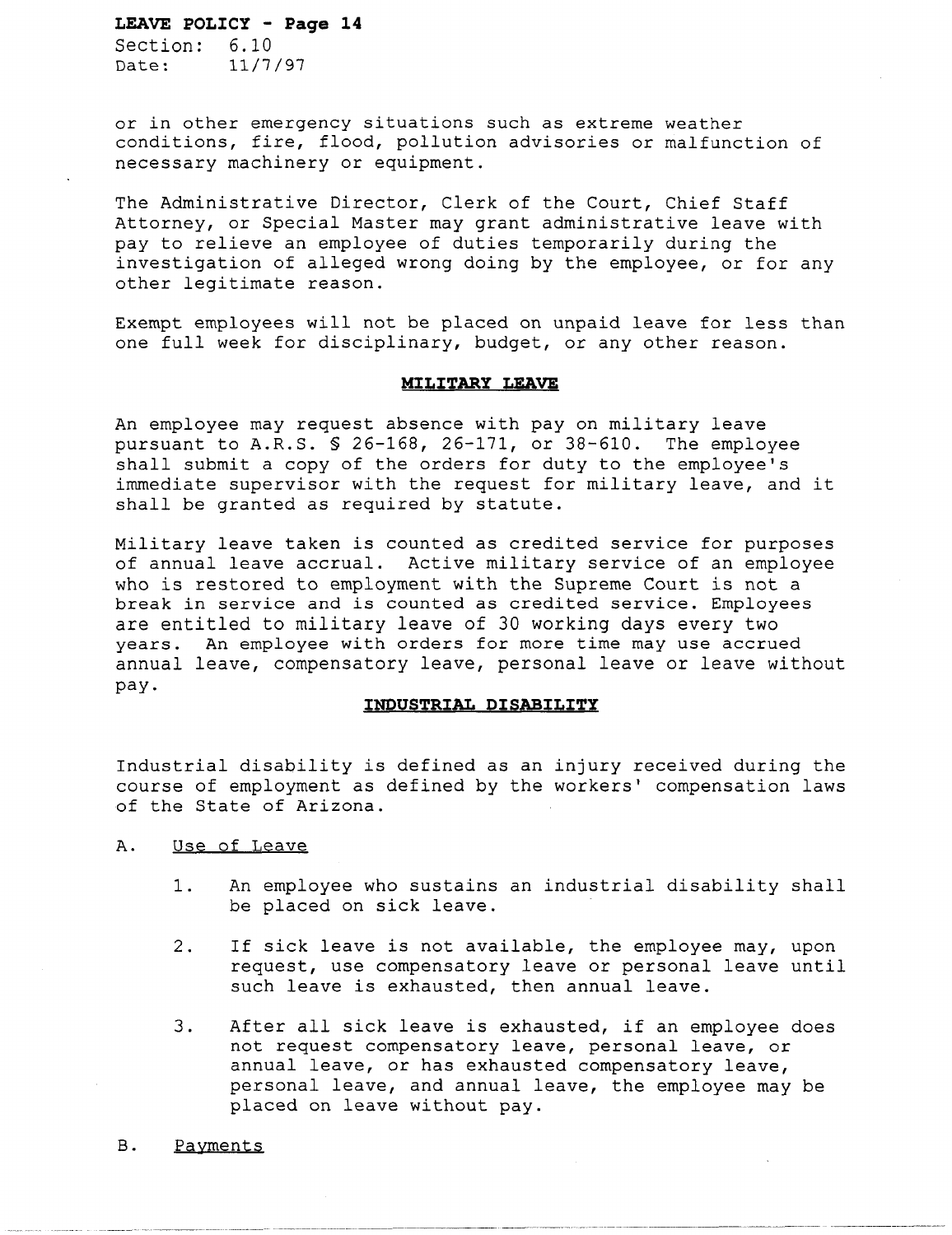Section: 6.10 Date: 11/7/97

- 1. An employee shall use leave in an amount necessary to receive total payments (leave payments plus workers' compensation payments) not to exceed the gross salary of the employee.
- 2. If the employee receives a retroactive workers' compensation payment for the applicable time off, the employee shall reimburse the Supreme Court for the applicable time and the equivalent value of leave shall be restored to the employee's appropriate leave account.

### C. Return to Work

In the event of a disability that would impair performance on the job, efforts shall be made to accommodate the disability or to place the employee in a suitable vacant position, as reasonably determined by the Division Director, Clerk of the Court, Chief Staff Attorney, or Special Master, and Human Resources.

## D. Restriction

Sick leave with payor leave without pay shall not be granted to an employee who fails to accept compensation available pursuant to the industrial injury and disease provisions of A.R.S. § 23-901 to 23-1091.

## E. Benefit Plan Participation

- 1. An employee who is on leave without pay due to an industrial disability may continue to participate in the Benefit Plan for a maximum of six months by paying the employee contribution.
- 2. At the end of this six month period, an employee who remains on leave without pay due to an industrial disability may continue to participate in the Benefit Plan by paying both the state and employee contributions, until the employee returns to work or is determined to be eligible for Medicare coverage or Long-Term Disability, whichever occurs first.

## F. Life Insurance Plan Participation

An employee who is on leave without pay due to an industrial disability may continue to participate in the Basic Life and Accidental Death and Dismemberment Insurance Plan by paying the state premium. An employee who elects to continue to participate in the Basic Plan may also continue any supplemental coverage which is in force at the beginning of the leave without pay by continuing to pay the premium.